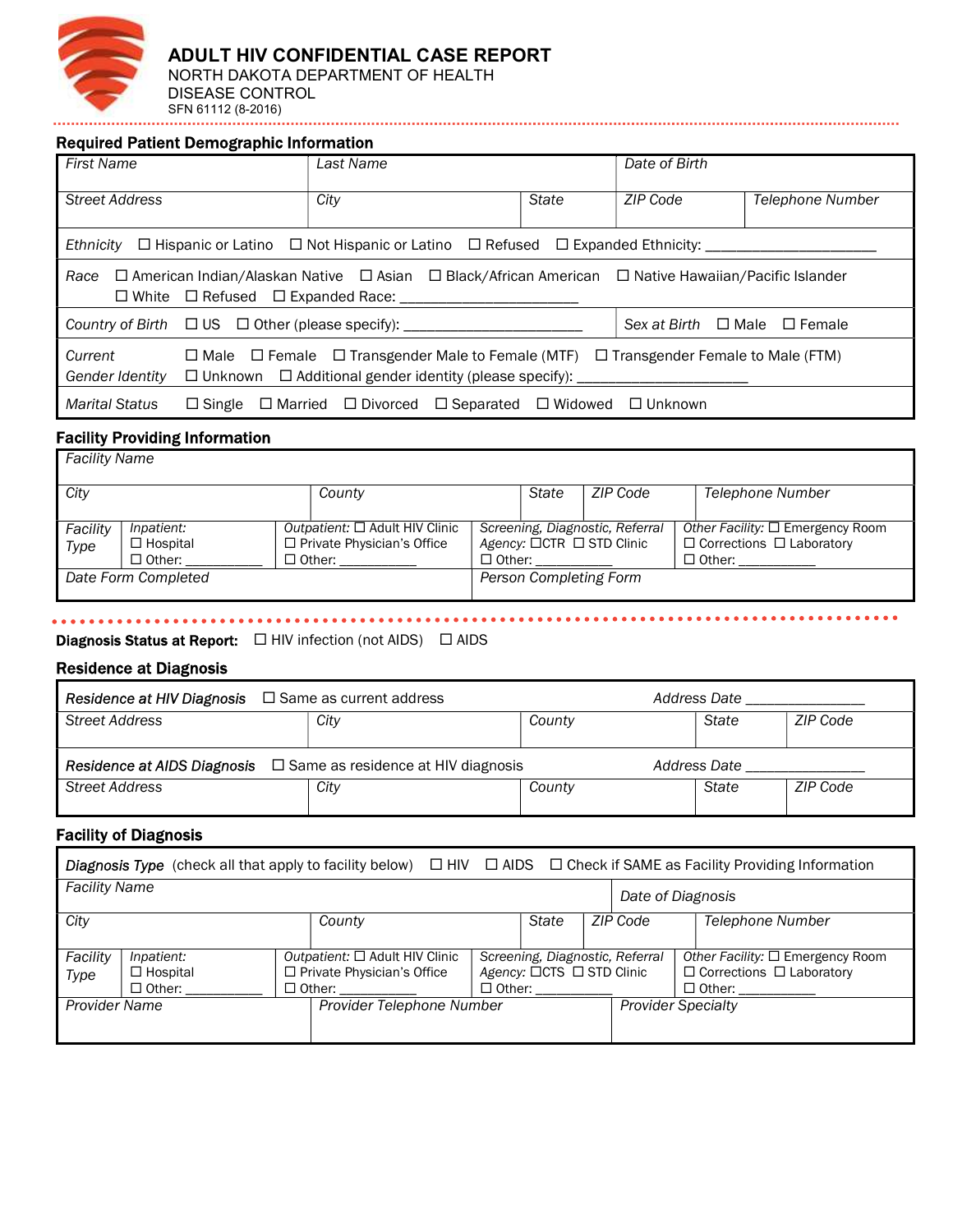Patient History

| After 1977 and before the earliest known diagnosis of HIV infection, this patient had:                                       |               |              |                |
|------------------------------------------------------------------------------------------------------------------------------|---------------|--------------|----------------|
| Sex with male                                                                                                                | $\Box$ Yes    | $\square$ No | $\Box$ Unknown |
| If yes, did they have sex with a male within the last 12 months?                                                             | $\Box$ Yes    | $\square$ No | $\Box$ Unknown |
| Sex with female                                                                                                              | $\Box$ Yes    | $\square$ No | $\Box$ Unknown |
| If yes, did they have sex with a female within the last 12 months?                                                           | $\square$ Yes | $\Box$ No    | $\Box$ Unknown |
| Injected non-prescription drugs                                                                                              | $\Box$ Yes    | $\square$ No | $\Box$ Unknown |
| If yes, have they shared drug injection equipment such as needles?                                                           | $\Box$ Yes    | $\square$ No | $\Box$ Unknown |
| Sex with an intravenous/injection drug user (IDU)                                                                            | $\Box$ Yes    | $\Box$ No    | $\Box$ Unknown |
| If yes, did they have sex with an IDU within the last 12 months?                                                             | $\Box$ Yes    | $\square$ No | $\Box$ Unknown |
| Type of contact $\Box$ Homosexual $\Box$ Heterosexual $\Box$ Bisexual                                                        |               |              |                |
| Unprotected sex                                                                                                              | $\Box$ Yes    | $\Box$ No    | $\Box$ Unknown |
| If yes, did they have unprotected sex within the last 12 months?                                                             | $\Box$ Yes    | $\Box$ No    | $\Box$ Unknown |
| Received clotting factor for hemophilia/coagulation disorder<br><b>Specify Clotting Factor</b><br>Date Received              | $\Box$ Yes    | $\square$ No | $\Box$ Unknown |
| HETEROSEXUAL relations with any of the following:                                                                            |               |              |                |
| HETEROSEXUAL contact with intravenous/injection drug user                                                                    | $\Box$ Yes    | $\square$ No | $\Box$ Unknown |
| <b>HETEROSEXUAL contact with bisexual male</b>                                                                               | $\Box$ Yes    | $\square$ No | $\Box$ Unknown |
| HETEROSEXUAL contact with person with hemophilia/coagulation disorder<br>with documented HIV infection                       | $\Box$ Yes    | $\Box$ No    | $\Box$ Unknown |
| HETEROSEXUAL contact with transfusion recipient with documented HIV infection                                                | $\Box$ Yes    | $\square$ No | $\Box$ Unknown |
| <b>HETEROSEXUAL contact with transplant recipient with documented HIV infection</b>                                          | $\Box$ Yes    | $\square$ No | $\Box$ Unknown |
| HETEROSEXUAL contact with person with documented HIV infection, risk not specified                                           | $\Box$ Yes    | $\square$ No | $\Box$ Unknown |
| Received transfusion of blood/blood components (other than clotting factor)<br>(document reason in comments)                 | $\Box$ Yes    | $\Box$ No    | $\Box$ Unknown |
| Date Last Received<br>Date First Received                                                                                    |               |              |                |
| Received transplant of tissue/organs or artificial insemination                                                              | $\Box$ Yes    | $\Box$ No    | $\Box$ Unknown |
| Worked in a healthcare or clinical laboratory setting                                                                        | $\square$ Yes | $\Box$ No    | □ Unknown      |
| If occupational exposure is being investigated or considered as primary mode of exposure,<br>specify occupation and setting: |               |              |                |
| Other documented risk (please include detail in Comments)                                                                    | $\Box$ Yes    | $\square$ No | $\Box$ Unknown |
| Comments:                                                                                                                    |               |              |                |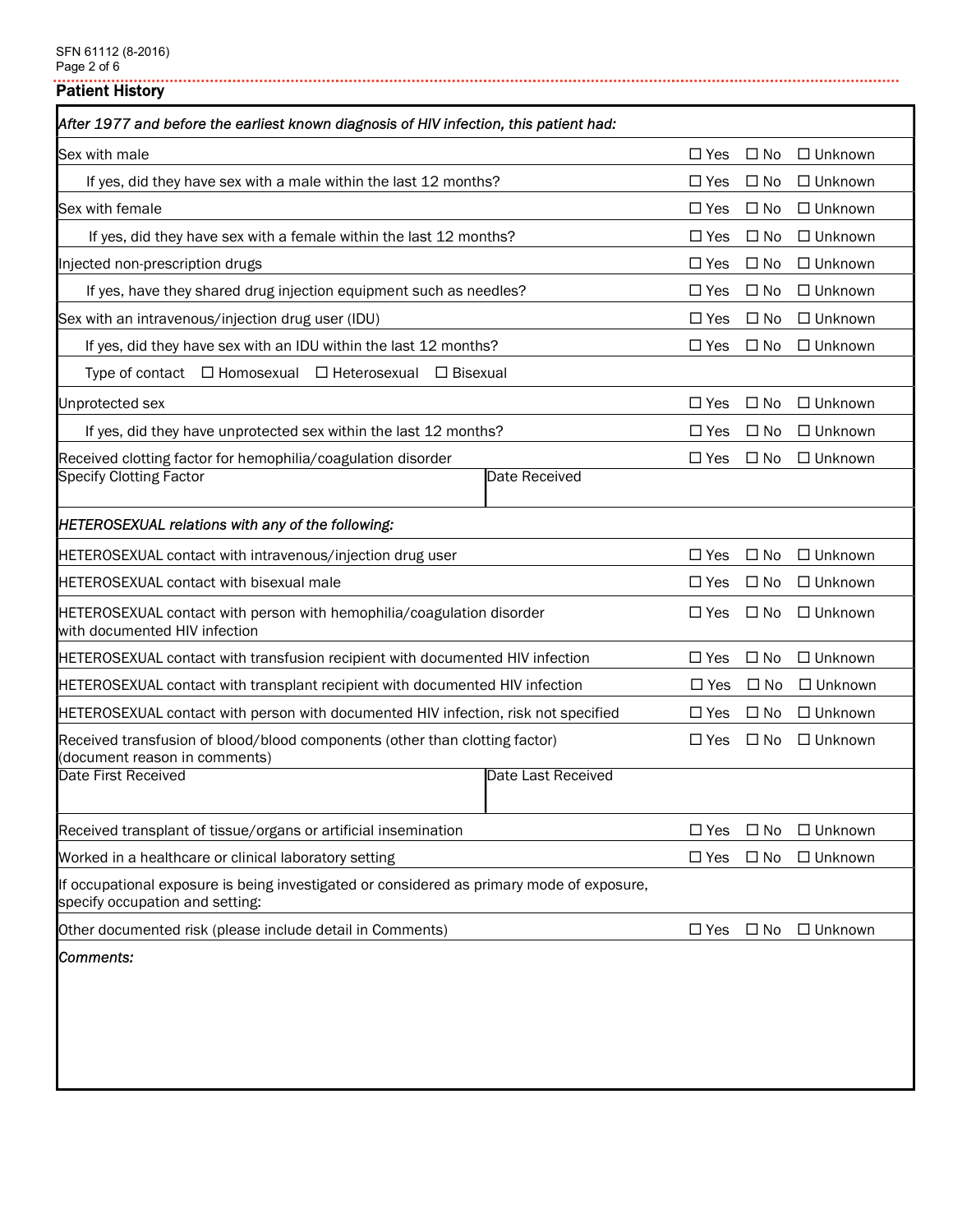| <b>Laboratory Data</b>                                                                                                                                                                                                                                                                                                   |                                                                                                                                                                                                                                                                                                                                                                                                                       |  |                                                        |                                                                                                                                                                |  |  |  |
|--------------------------------------------------------------------------------------------------------------------------------------------------------------------------------------------------------------------------------------------------------------------------------------------------------------------------|-----------------------------------------------------------------------------------------------------------------------------------------------------------------------------------------------------------------------------------------------------------------------------------------------------------------------------------------------------------------------------------------------------------------------|--|--------------------------------------------------------|----------------------------------------------------------------------------------------------------------------------------------------------------------------|--|--|--|
|                                                                                                                                                                                                                                                                                                                          | HIV Antibody Tests (Non-type differentiating)                                                                                                                                                                                                                                                                                                                                                                         |  |                                                        |                                                                                                                                                                |  |  |  |
| Test 1:                                                                                                                                                                                                                                                                                                                  | □ HIV-1 IA □ HIV-1/2 IA □ HIV-1/2 Ag/Ab □ HIV-1 WB □ HIV-1 IFA □ HIV-2 IA □ HIV-2 WB                                                                                                                                                                                                                                                                                                                                  |  |                                                        | Collection Date: ________________                                                                                                                              |  |  |  |
| Result:                                                                                                                                                                                                                                                                                                                  | $\Box$ Positive/Reactive $\Box$ Negative/Nonreactive $\Box$ Indeterminate                                                                                                                                                                                                                                                                                                                                             |  |                                                        | $\Box$ Rapid Test (check if rapid)                                                                                                                             |  |  |  |
| Test 2:                                                                                                                                                                                                                                                                                                                  | $\Box$ HIV-1 IA $\Box$ HIV-1/2 IA $\Box$ HIV-1/2 Ag/Ab $\Box$ HIV-1 WB $\Box$ HIV-1 IFA $\Box$ HIV-2 IA $\Box$ HIV-2 WB                                                                                                                                                                                                                                                                                               |  |                                                        | <b>Collection Date:</b>                                                                                                                                        |  |  |  |
| Result:                                                                                                                                                                                                                                                                                                                  | $\Box$ Positive/Reactive $\Box$ Negative/Nonreactive $\Box$ Indeterminate<br>$\Box$ Rapid Test (check if rapid)                                                                                                                                                                                                                                                                                                       |  |                                                        |                                                                                                                                                                |  |  |  |
|                                                                                                                                                                                                                                                                                                                          | HIV Immunoassays (Differentiating)                                                                                                                                                                                                                                                                                                                                                                                    |  |                                                        |                                                                                                                                                                |  |  |  |
| Test:<br>Result:                                                                                                                                                                                                                                                                                                         | $\Box$ HIV-1/2 Type-differentiating (Differentiates between HIV-1 Ab and HIV-2 Ab)<br>Test Brand Name/Manufacturer: _______________<br>□ HIV-1 □ HIV-2 □ Both (undifferentiated) □ Neither (negative) □ Indeterminate<br>$\Box$ Rapid Test (check if rapid)                                                                                                                                                           |  |                                                        |                                                                                                                                                                |  |  |  |
| Test:                                                                                                                                                                                                                                                                                                                    | $\Box$ HIV-1/2 Ag/Ab-differentiating (Differentiates between HIV Ag and HIV Ab)                                                                                                                                                                                                                                                                                                                                       |  |                                                        |                                                                                                                                                                |  |  |  |
| Result:                                                                                                                                                                                                                                                                                                                  | Collection Date: __________________                                                                                                                                                                                                                                                                                                                                                                                   |  |                                                        | $\Box$ Ag reactive $\Box$ Ab reactive $\Box$ Both (Ag and Ab reactive) $\Box$ Neither (negative) $\Box$ Invalid/Indeterminate<br>□ Rapid Test (check if rapid) |  |  |  |
| Test:                                                                                                                                                                                                                                                                                                                    | □ HIV-1/2 Ag/Ab and Type-differentiating (Differentiates among HIV-1 Ag, HIV-1 Ab, HIV-2 Ab))                                                                                                                                                                                                                                                                                                                         |  |                                                        |                                                                                                                                                                |  |  |  |
| Result:                                                                                                                                                                                                                                                                                                                  | $HIV-Ab$<br>$HIV-1Ag$<br>$\Box$ Reactive $\Box$ Nonreactive $\Box$ HIV-1 Reactive $\Box$ HIV-2 Reactive $\Box$ Both Reactive, Undifferentiated $\Box$ Both Nonreactive<br>$\Box$ Not Reported<br>*Select one result for HIV-1 Ag and one result for HIV-Ab<br><b>Collection Date:</b>                                                                                                                                 |  |                                                        |                                                                                                                                                                |  |  |  |
|                                                                                                                                                                                                                                                                                                                          | <b>HIV Detection Tests (Qualitative)</b>                                                                                                                                                                                                                                                                                                                                                                              |  |                                                        |                                                                                                                                                                |  |  |  |
| Test:<br>Result:                                                                                                                                                                                                                                                                                                         | □ HIV-1 RNA/DNA NAAT (Qual) □ HIV-1 Culture □ HIV-2 RNA/DNA NAAT (Qual) □ HIV-2 Culture<br>$\Box$ Positive/Reactive $\Box$ Negative/Nonreactive $\Box$ Indeterminate                                                                                                                                                                                                                                                  |  |                                                        | Collection Date: ____________                                                                                                                                  |  |  |  |
|                                                                                                                                                                                                                                                                                                                          | HIV Detection Tests (Quantitative viral load) Note: Include earliest test at or after diagnosis                                                                                                                                                                                                                                                                                                                       |  |                                                        |                                                                                                                                                                |  |  |  |
| Test 1:<br>Result:                                                                                                                                                                                                                                                                                                       | □ HIV-1 RNA/DNA NAAT (Quantitative viral load) □ HIV-2 RNA/DNA NAAT (Quantitative viral load)<br>$\Box$ Detectable $\Box$ Undetectable                                                                                                                                                                                                                                                                                |  |                                                        | Copies/mL: ______________________Log: __________________Collection Date: ______________                                                                        |  |  |  |
| Test 2:                                                                                                                                                                                                                                                                                                                  | □ HIV-1 RNA/DNA NAAT (Quantitative viral load) □ HIV-2 RNA/DNA NAAT (Quantitative viral load)                                                                                                                                                                                                                                                                                                                         |  |                                                        |                                                                                                                                                                |  |  |  |
| Result:                                                                                                                                                                                                                                                                                                                  | $\Box$ Detectable $\Box$ Undetectable                                                                                                                                                                                                                                                                                                                                                                                 |  | $\overline{\phantom{a}}$ Log: $\overline{\phantom{a}}$ | Collection Date: _______________                                                                                                                               |  |  |  |
|                                                                                                                                                                                                                                                                                                                          | Immunologic Tests (CD4 count and percentage)                                                                                                                                                                                                                                                                                                                                                                          |  |                                                        |                                                                                                                                                                |  |  |  |
|                                                                                                                                                                                                                                                                                                                          | Other CD4 result:<br>At or closest to diagnosis:<br>First CD4 result <200 cells/ $\mu$ L or <14%:<br>CD4 count: ___________ cells/ $\mu$ L<br>CD4 percentage: _____%<br>CD4 count: ____________ cells/ $\mu$ L<br>CD4 percentage: ______%<br>CD4 count: ____________ cells/ $\mu$ L<br>CD4 percentage: ______%<br>Collection date: __________________<br>Collection date: ___________<br>Collection date: ___________ |  |                                                        |                                                                                                                                                                |  |  |  |
|                                                                                                                                                                                                                                                                                                                          | <b>Documentation of Tests</b>                                                                                                                                                                                                                                                                                                                                                                                         |  |                                                        |                                                                                                                                                                |  |  |  |
| $\Box$ Yes $\Box$ No $\Box$ Unknown<br>Did documented laboratory test results meet approved HIV diagnostic algorithm criteria?<br>If yes, provide specimen collection date of earliest positive test for this algorithm:<br>the control of the control of the                                                            |                                                                                                                                                                                                                                                                                                                                                                                                                       |  |                                                        |                                                                                                                                                                |  |  |  |
| Complete the above only if none of the following was positive: HIV-1 Western blot, IFA, culture, viral load, or qualitative NAAT [RNA or DNA]<br>If HIV laboratory tests were not documented, is HIV diagnosis documented by a physician?<br>$\Box$ Yes $\Box$ No $\Box$ Unknown<br>If yes, provide date of diagnosis: _ |                                                                                                                                                                                                                                                                                                                                                                                                                       |  |                                                        |                                                                                                                                                                |  |  |  |
|                                                                                                                                                                                                                                                                                                                          | Date of Last Documented Negative HIV Test                                                                                                                                                                                                                                                                                                                                                                             |  | Specify Type of Test                                   |                                                                                                                                                                |  |  |  |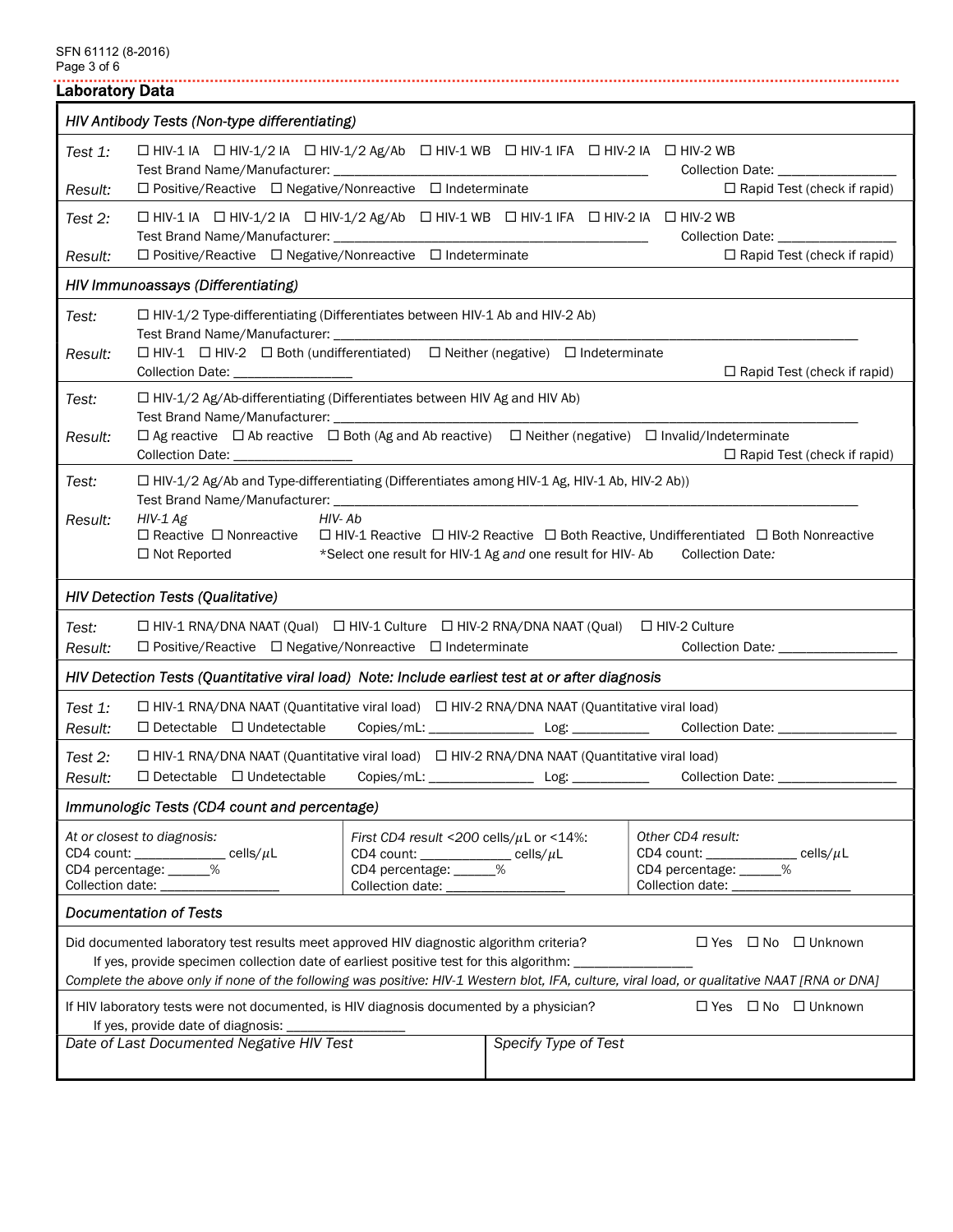# Clinical

| Clinical Record Reviewed:<br>$\Box$ Yes $\Box$ No                  | Diagnosed as: | $\Box$ Asymptomatic<br>Date Diagnosed: __________<br>$\Box$ Symptomatic<br>Date Diagnosed: _    |         |                                                                                    |         |
|--------------------------------------------------------------------|---------------|-------------------------------------------------------------------------------------------------|---------|------------------------------------------------------------------------------------|---------|
| Diagnosis                                                          | Dx Date       | Diagnosis                                                                                       | Dx Date | Diagnosis                                                                          | Dx Date |
| Candidiasis, bronchi, trachea,<br>or lungs                         |               | Herpes simplex: chronic ulcers<br>(>1 mo. duration), bronchitis,<br>pneumonitis, or esophagitis |         | M. tuberculosis, pulmonary*                                                        |         |
| Candidiasis, esophageal                                            |               | Histoplasmosis, disseminated<br>or extrapulmonary                                               |         | M. tuberculosis, disseminated or<br>extrapulmonary*                                |         |
| Carcinoma, invasive cervical                                       |               | Isosporiasis, chronic intestinal<br>$($ >1 mo. duration)                                        |         | Mycobacterium, of<br>other/unidentified species.<br>disseminated or extrapulmonary |         |
| Coccidioidomycosis,<br>disseminated or<br>extrapulmonary           |               | Kaposi's sarcoma                                                                                |         | Pneumocystis pneumonia                                                             |         |
| Cryptococcosis, extrapulmonary                                     |               | Lymphoma, Burkitt's (or<br>equivalent)                                                          |         | Pneumonia, recurrent, in 12 mo.<br>period                                          |         |
| Cryptosporidiosis, chronic<br>intestinal (>1 mo. duration)         |               | Lymphoma, immunoblastic (or<br>equivalent)                                                      |         | Progressive multifocal<br>leukoencephalopathy                                      |         |
| Cytomegalovirus disease (other<br>than in liver, spleen, or nodes) |               | Lymphoma, primary in brain                                                                      |         | Salmonella septicemia,<br>recurrent                                                |         |
| Cytomegalovirus retinitis (with<br>loss of vision)                 |               | Mycobacterium avium<br>complex or M. kansasii,                                                  |         | Toxoplasmosis of brain, onset at<br>>1 mo. of age                                  |         |
| HIV encephalopathy                                                 |               | disseminated or<br>extrapulmonary                                                               |         | Wasting syndrome due to HIV                                                        |         |
| $+$ If TD colocted above indicate DVCT Case Number                 |               |                                                                                                 |         |                                                                                    |         |

............................

\* If TB selected above, indicate RVCT Case Number:

# Treatment/Services Referrals

| Has this patient been informed of his/her HIV infection?                                                                                                                                                                                | $\square$ No<br>$\Box$ Unknown<br>$\Box$ Yes                                                                                                                |  |  |  |  |  |
|-----------------------------------------------------------------------------------------------------------------------------------------------------------------------------------------------------------------------------------------|-------------------------------------------------------------------------------------------------------------------------------------------------------------|--|--|--|--|--|
| This patient already has or will be notified about their HIV exposure<br>and counseled by: $\Box$ Health Department $\Box$ Physician/Provider<br>$\Box$ Confirmed Index Case<br>$\Box$ Unknown                                          | This patient's partners will be notified about their HIV<br>exposure and counseled by: $\Box$ Health Department<br>□ Physician/Provider □ Patient □ Unknown |  |  |  |  |  |
| This patient is receiving or has been referred for HIV related medical services:                                                                                                                                                        | $\Box$ No<br>$\Box$ Unknown<br>$\Box$ Yes                                                                                                                   |  |  |  |  |  |
| This patient is receiving or has been referred for substance abuse treatment services:                                                                                                                                                  | $\Box$ No<br>$\Box$ Unknown<br>$\Box$ Yes                                                                                                                   |  |  |  |  |  |
| This patient is receiving or has received antiretroviral medication for HIV treatment:                                                                                                                                                  | $\Box$ No<br>$\Box$ Yes<br>$\Box$ Unknown                                                                                                                   |  |  |  |  |  |
| This patient is receiving or has received PCP prophylaxis:                                                                                                                                                                              | $\Box$ Yes<br>$\Box$ No<br>$\Box$ Unknown                                                                                                                   |  |  |  |  |  |
| This patient has been enrolled in a clinical trial:                                                                                                                                                                                     | $\Box$ Other<br>$\Box$ None<br>$\Box$ NIH-sponsored<br>$\Box$ Unknown                                                                                       |  |  |  |  |  |
| This patient has been enrolled in this clinic:                                                                                                                                                                                          | $\Box$ HRSA-sponsored<br>$\Box$ Other<br>$\Box$ None<br>$\Box$ Unknown                                                                                      |  |  |  |  |  |
| At time of HIV diagnosis medical treatment primarily reimbursed by:<br>$\Box$ Medicaid $\Box$ Private insurance/HMO $\Box$ Other public funding<br>$\Box$ Unknown<br>$\Box$ No coverage                                                 | $\Box$ Clinical trial/Government program                                                                                                                    |  |  |  |  |  |
| At time of AIDS diagnosis medical treatment primarily reimbursed by:<br>$\Box$ Medicaid<br>$\Box$ Private insurance/HMO $\Box$ Other public funding<br>$\Box$ Clinical trial/Government program<br>$\Box$ Unknown<br>$\Box$ No coverage |                                                                                                                                                             |  |  |  |  |  |
| <b>For Female Patients:</b>                                                                                                                                                                                                             |                                                                                                                                                             |  |  |  |  |  |
| This patient is receiving or has been referred for gynecological or obstetrical services:                                                                                                                                               | $\square$ No<br>$\Box$ Unknown<br>$\Box$ Yes                                                                                                                |  |  |  |  |  |
| $\Box$ Unknown<br>Is this patient currently pregnant?<br>$\Box$ Yes<br>$\square$ No                                                                                                                                                     | Has this patient delivered live-born infants?                                                                                                               |  |  |  |  |  |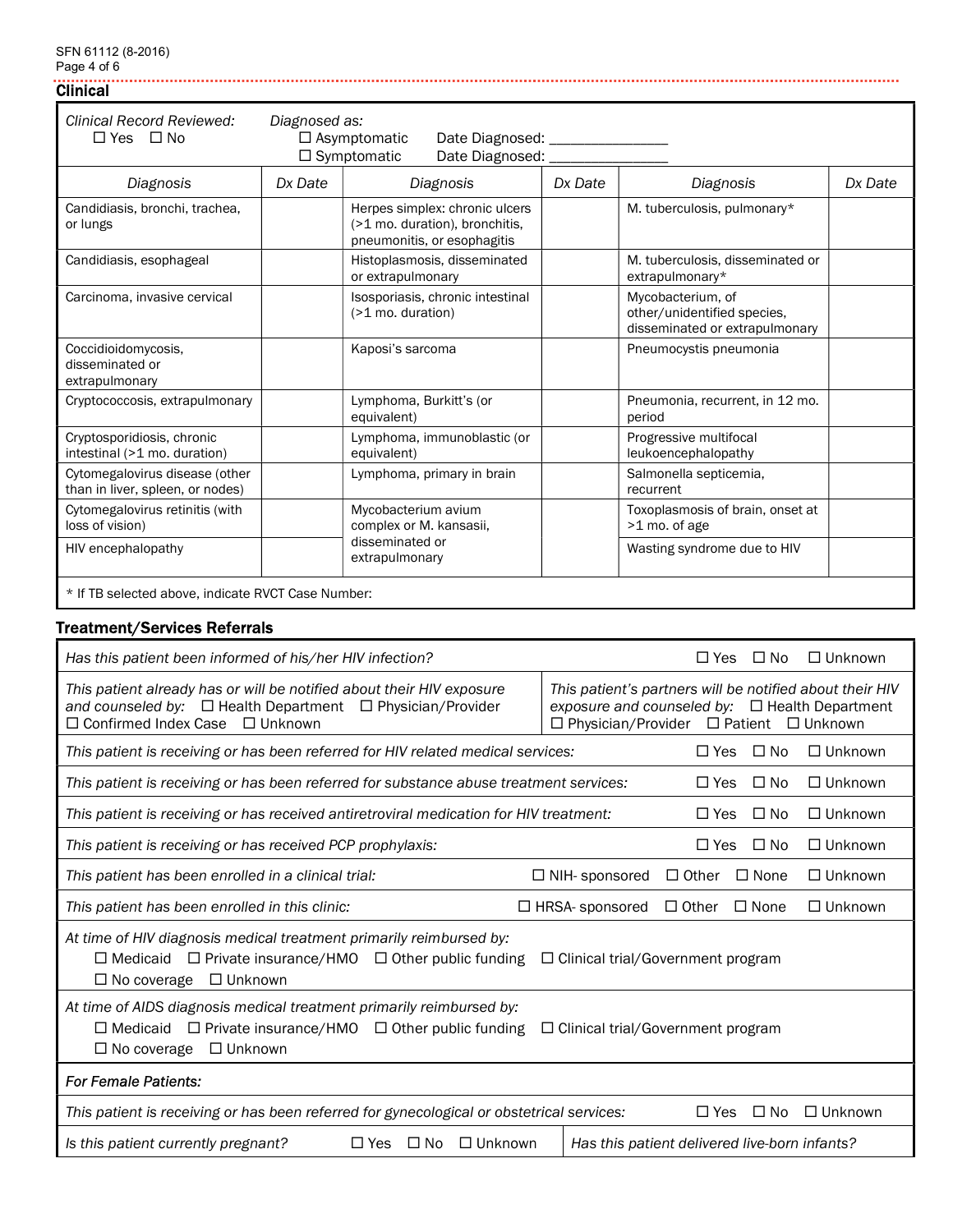| If yes, estimated due date:                                                                                 |                                                                                                                                            |                                                                                        | $\square$ Yes |                                                                                       | □ No □ Unknown |                       |                                                                                                |  |
|-------------------------------------------------------------------------------------------------------------|--------------------------------------------------------------------------------------------------------------------------------------------|----------------------------------------------------------------------------------------|---------------|---------------------------------------------------------------------------------------|----------------|-----------------------|------------------------------------------------------------------------------------------------|--|
|                                                                                                             | Children of Patient (record most recent birth in these boxes; record additional or multiple births in Comments)                            |                                                                                        |               |                                                                                       |                |                       |                                                                                                |  |
| Child's Name                                                                                                |                                                                                                                                            | Child's Last Name<br>Soundex                                                           |               |                                                                                       |                |                       | Child's Date of Birth                                                                          |  |
| Child's Coded ID                                                                                            |                                                                                                                                            | Child's State Number                                                                   |               |                                                                                       |                |                       |                                                                                                |  |
|                                                                                                             | Facility Name of Birth (If child was born at home, enter "home birth")                                                                     |                                                                                        |               |                                                                                       |                | <b>Street Address</b> |                                                                                                |  |
| City                                                                                                        |                                                                                                                                            | County                                                                                 |               | <b>State</b>                                                                          |                | ZIP Code              | Country                                                                                        |  |
| Facility<br>Type                                                                                            | Inpatient:<br>$\Box$ Hospital<br>□ Other: ___________                                                                                      | Outpatient: □ Adult HIV Clinic<br>□ Private Physician's Office<br>□ Other: ___________ |               | Screening, Diagnostic, Referral<br>Agency: □CTS □ STD Clinic<br>□ Other: ____________ |                |                       | Other Facility: □ Emergency Room<br>$\Box$ Corrections $\Box$ Laboratory<br>□ Other: _________ |  |
|                                                                                                             | <b>HIV Antiretroviral Use History</b>                                                                                                      |                                                                                        |               |                                                                                       |                |                       |                                                                                                |  |
|                                                                                                             | Main source of antiretroviral (ARV) use information (select one):<br>□ Patient Interview □ Medical Record Review □ Provider Report □ NHM&E |                                                                                        |               |                                                                                       |                | $\Box$ Other          | Date patient reported<br>information:                                                          |  |
|                                                                                                             | Ever taken any ARVs? $\Box$ Yes $\Box$ No $\Box$ Unknown                                                                                   |                                                                                        |               |                                                                                       |                |                       |                                                                                                |  |
|                                                                                                             | If yes, reason for ARV use (select all that apply):                                                                                        |                                                                                        |               |                                                                                       |                |                       |                                                                                                |  |
| $\Box$ HIV Tx<br>$\square$ PrEP                                                                             | <b>ARV Medications</b>                                                                                                                     |                                                                                        |               | Date Began                                                                            |                |                       | Date of Last Use                                                                               |  |
| $\square$ PEP<br>$\square$ PMTCT<br>$\Box$ HBV Tx<br>$\Box$ Other:                                          |                                                                                                                                            |                                                                                        |               |                                                                                       |                |                       |                                                                                                |  |
| <b>HIV Testing History</b>                                                                                  |                                                                                                                                            |                                                                                        |               |                                                                                       |                |                       |                                                                                                |  |
|                                                                                                             | Main source of testing history information (select one):<br>□ Patient Interview □ Medical Record Review □ Provider Report □ NHM&E          |                                                                                        |               |                                                                                       |                | $\Box$ Other          | Date patient reported<br>information                                                           |  |
| Ever had previous positive HIV test? $\Box$ Yes $\Box$ No $\Box$ Unknown<br>Date of first positive HIV test |                                                                                                                                            |                                                                                        |               |                                                                                       |                |                       |                                                                                                |  |
|                                                                                                             | Ever had a negative HIV test? $\Box$ Yes $\Box$ No $\Box$ Unknown<br>Date of last negative HIV test ____                                   |                                                                                        |               |                                                                                       |                |                       |                                                                                                |  |
| Number of negative HIV tests within 24 months before first positive test #__<br>$\Box$ Unknown              |                                                                                                                                            |                                                                                        |               |                                                                                       |                |                       |                                                                                                |  |
| <b>Partner History</b>                                                                                      |                                                                                                                                            |                                                                                        |               |                                                                                       |                |                       |                                                                                                |  |
| <b>Partner Name:</b>                                                                                        |                                                                                                                                            |                                                                                        |               | Date of Birth or Approximate Age:                                                     |                |                       |                                                                                                |  |
| Address:                                                                                                    |                                                                                                                                            | City:                                                                                  | State:        |                                                                                       |                |                       | Telephone Number:                                                                              |  |
| Date of First Exposure:                                                                                     |                                                                                                                                            |                                                                                        |               | Frequency of Exposure:                                                                |                |                       |                                                                                                |  |

| <b>Note for Exposure Dates:</b> Include approximate dates if exact date unknown.<br>Was this partner tested? $\square$ Yes $\square$ No |
|-----------------------------------------------------------------------------------------------------------------------------------------|
|                                                                                                                                         |
|                                                                                                                                         |
| <i>Partner Results</i> $\Box$ Positive $\Box$ Negative $\Box$ Indeterminant                                                             |
|                                                                                                                                         |
|                                                                                                                                         |